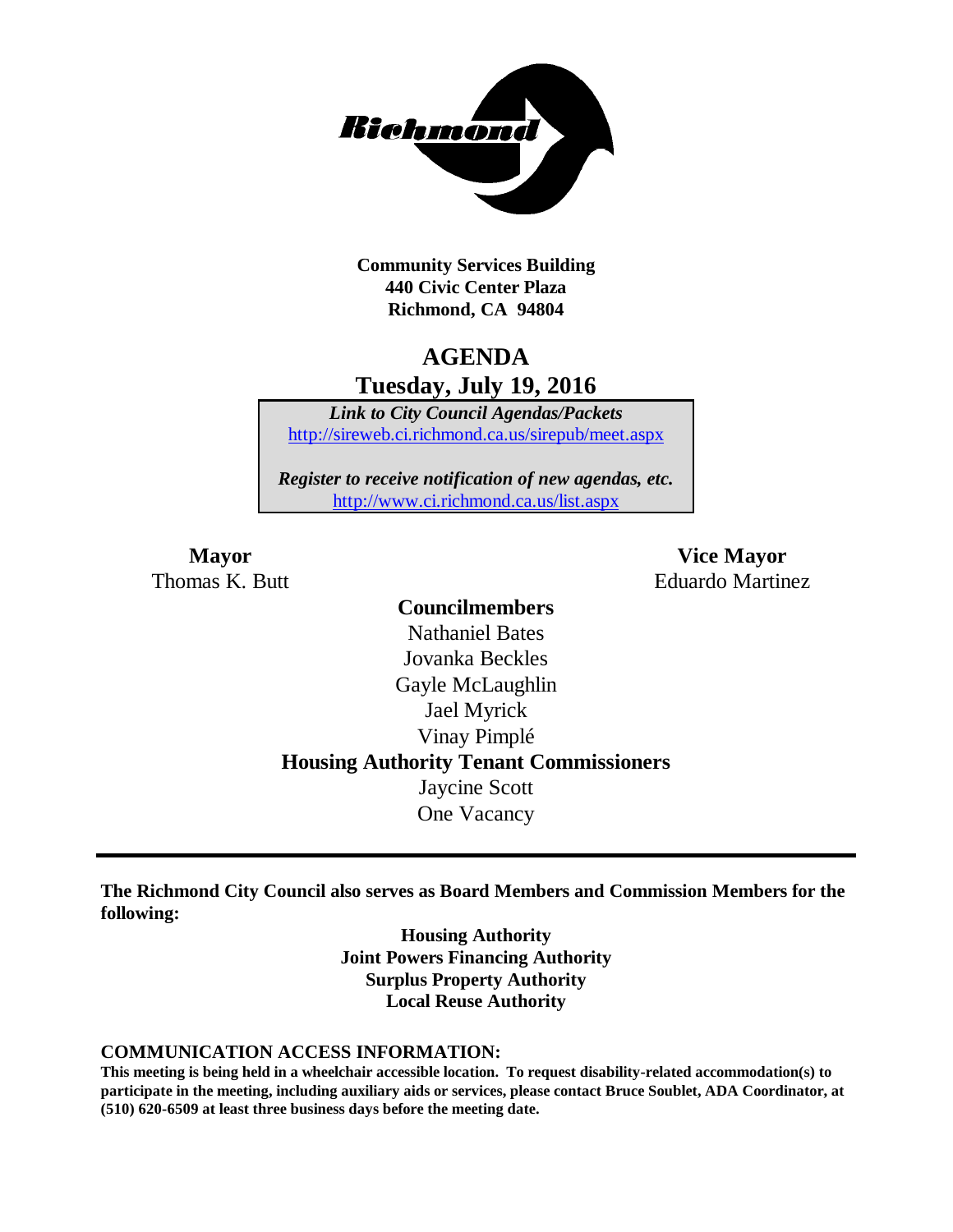# **MEETING PROCEDURES**

The City of Richmond encourages community participation at its City Council meetings and has established procedures that are intended to accommodate public input in a timely and time-sensitive way. As a courtesy to all members of the public who wish to participate in City Council meetings, please observe the following procedures:

**PUBLIC COMMENT ON AGENDA ITEMS:** Anyone who desires to address the City Council on items appearing on the agenda must complete and file a pink speaker's card with the City Clerk **prior** to the City Council's consideration of the item. Once the City Clerk has announced the item, no person shall be permitted to speak on the item other than those persons who have submitted their names to the City Clerk. Your name will be called when the item is announced for discussion. **Each speaker will be allowed TWO (2) MINUTES to address the City Council on NON-PUBLIC HEARING items listed on the agenda.**

**OPEN FORUM FOR PUBLIC COMMENT:** Individuals who would like to address the City Council on matters not listed on the agenda or on items remaining on the consent calendar may do so under Open Forum. All speakers must complete and file a pink speaker's card with the City Clerk **prior** to the commencement of Open Forum. The amount of time allotted to individual speakers shall be determined based on the number of persons requesting to speak during this item. **The time allocation for each speaker will be as follows:** 15 or fewer speakers, a maximum of 2 minutes; 16 to 24 speakers, a maximum of 1 and one-half minutes; and 25 or more speakers, a maximum of 1 minute.

#### **SPEAKERS ARE REQUESTED TO OCCUPY THE RESERVED SEATS IN THE FRONT ROW BEHIND THE SPEAKER'S PODIUM AS THEIR NAME IS ANNOUNCED BY THE CITY CLERK.**

**CONSENT CALENDAR:** Consent Calendar items are considered routine and will be enacted, approved or adopted by one motion unless a request for removal for discussion or explanation is received from the audience or the City Council. A member of the audience requesting to remove an item from the Consent Calendar must first complete a speaker's card and discuss the item with a City staff person who has knowledge of the subject material, prior to filing the card with the City Clerk and **prior** to the City Council's consideration of Agenda Review. An item removed from the Consent Calendar may be placed anywhere on the agenda following the City Council's agenda review.

**CONDUCT AT MEETINGS:** Richmond City Council meetings are limited public forums during which the City strives to provide an open, safe atmosphere and promote robust public debate. Members of the public, however, must comply with state law, as well as the City's laws and procedures and may not actually disrupt the orderly conduct of these meetings. The public, for example, may not shout or use amplifying devices, must submit comment cards and speak during their allotted time, may not create a physical disturbance, may not speak on matters unrelated to issues within the jurisdiction of the City Council or the agenda item at hand, and may not cause immediate threats to public safety.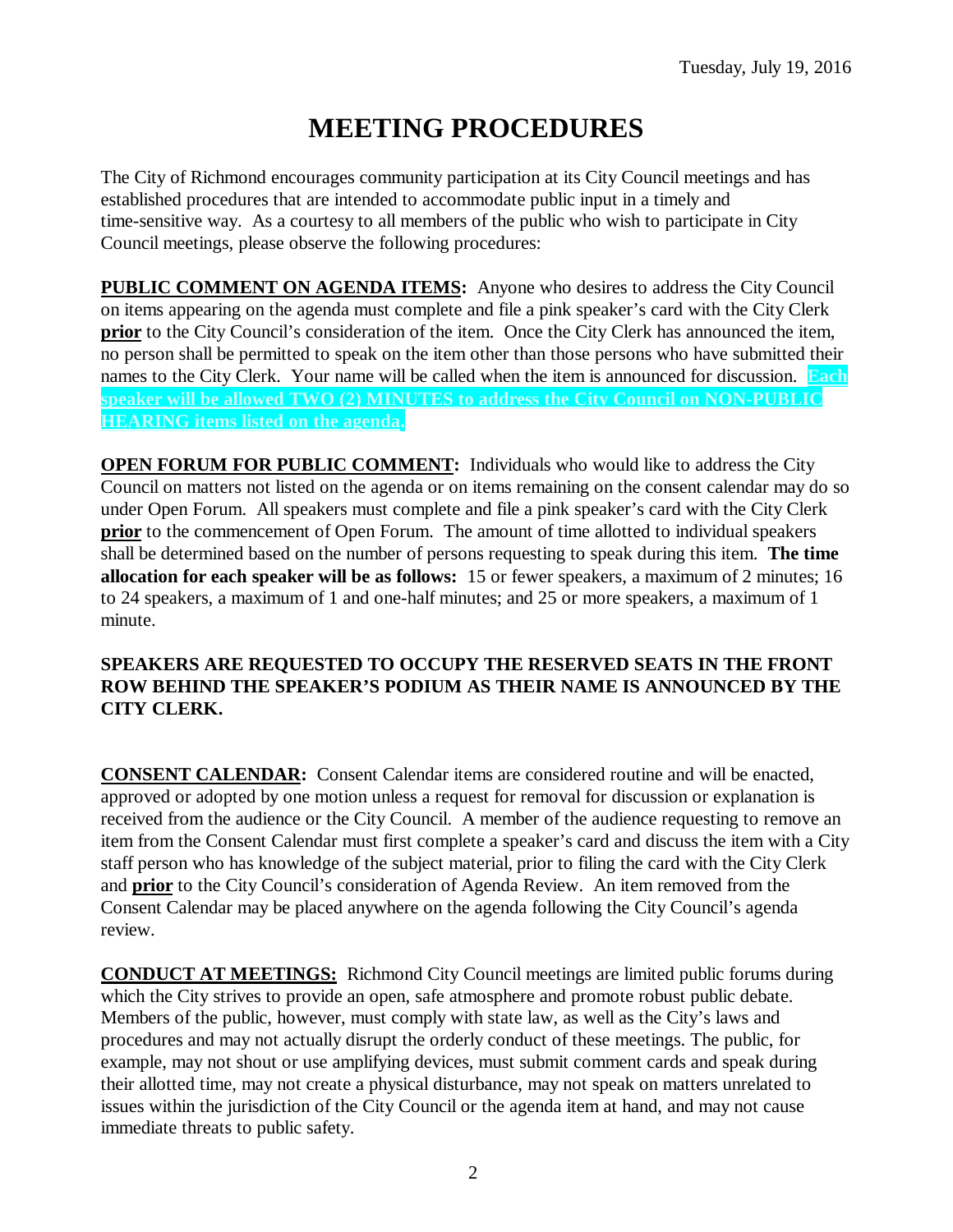**CITY HARASSMENT POLICY:** The City invites public comment and critique about its operations, including comment about the performance of its public officials and employees, at the public meetings of the City Council and boards and commissions. However, discriminatory or harassing comments about or in the presence of City employees, even comments by third parties, may create a hostile work environment, if severe or pervasive. The City prohibits harassment against an applicant, employee, or contractor on the basis of race, religious creed, color, national origin, ancestry, physical disability, medical condition, mental disability, marital status, sex (including pregnancy, childbirth, and related medical conditions), sexual orientation, gender identity, age or veteran status, or any other characteristic protected by federal, state or local law. In order to acknowledge the public's right to comment on City operations at public meetings, which could include comments that violate the City's harassment policy if such comments do not cause an actual disruption under the Council Rules and Procedures, while taking reasonable steps to protect City employees from discrimination and harassment, City Boards and Commissions shall adhere to the following procedures. If any person makes a harassing remark at a public meeting that violates the above City policy prohibiting harassment, the presiding officer of the meeting may, at the conclusion of the speaker's remarks and allotted time: (a) remind the public that the City's Policy Regarding Harassment of its Employees is contained in the written posted agenda; and (b) state that comments in violation of City policy are not condoned by the City and will play no role in City decisions. If any person makes a harassing remark at a public meeting that violates the above City policy, any City employee in the room who is offended by remarks violating the City's policy is excused from attendance at the meeting. No City employee is compelled to remain in attendance where it appears likely that speakers will make further harassing comments. If an employee leaves a City meeting for this reason, the presiding officer may send a designee to notify any offended employee who has left the meeting when those comments are likely concluded so that the employee may return to the meeting. The presiding officer may remind an employee or any council or board or commission member that he or she may leave the meeting if a remark violating the City's harassment policy is made. These procedures supplement the Council Rules and Procedures relating to disruption of orderly conduct at Council meetings.

Any law enforcement officer on duty or whose service is commanded by the presiding officer shall be Sergeant-at-Arms of the Council meetings. He/she, or they, shall carry out all orders and instructions given by the presiding officer for the purpose of maintaining order and decorum at the Council meetings (City Council Rules of Procedure and Order Section III F, RMC Section 2.12.030).

**\*\*\*\*\*\*\*\*\*\*\*\*\*\*\*\*\*\*\*\*\*\*\*\*\*\*\*\*\*\*\*\*\*\*\*\*\*\*\*\*\*\*\*\*\*\*\*\*\*\*\*\*\*\*\*\*\*\***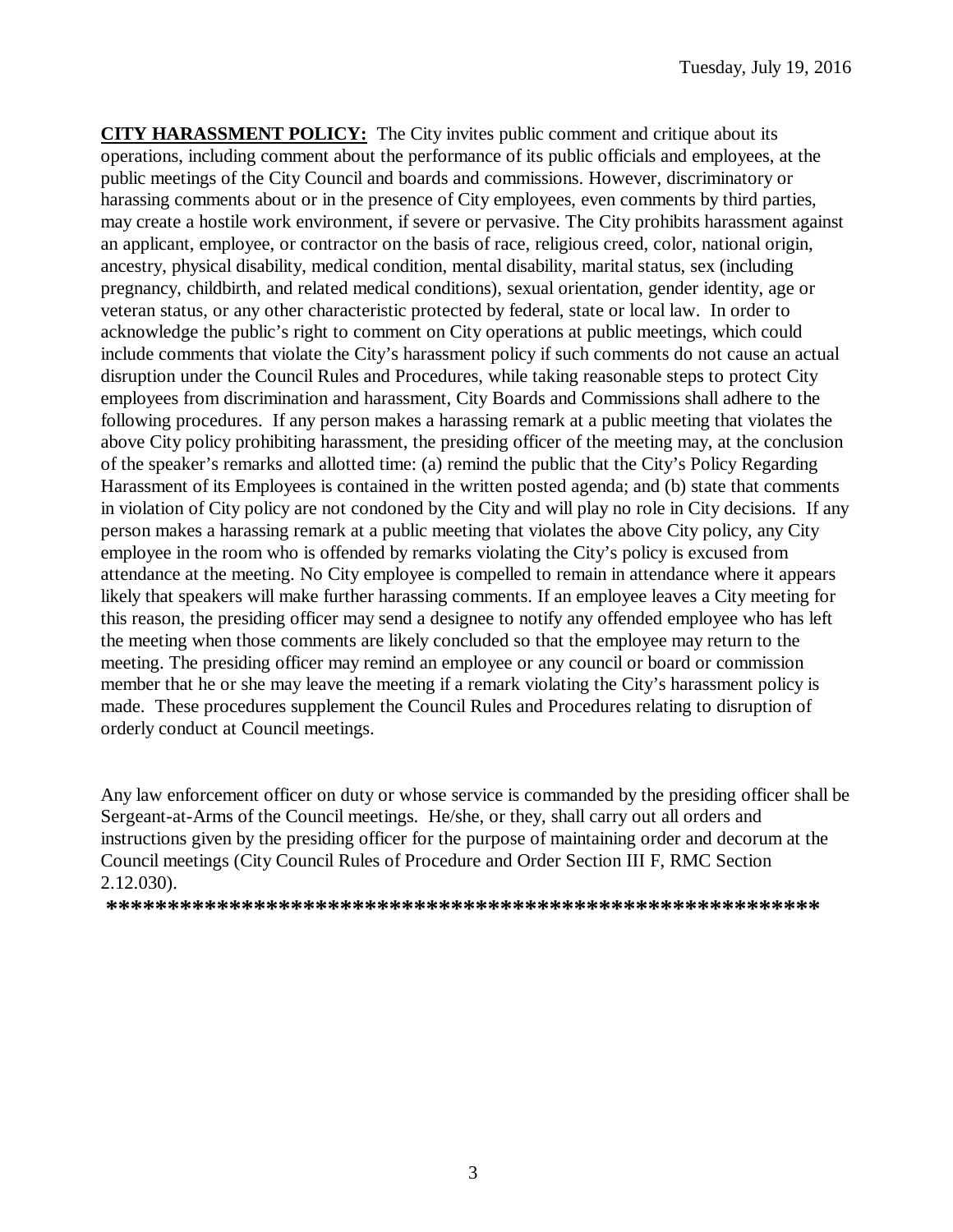## **OPEN SESSION TO HEAR PUBLIC COMMENT ON CLOSED SESSION ITEMS**

5:00 p.m.

#### **A. ROLL CALL**

#### **B. PUBLIC COMMENT**

#### **C. ADJOURN TO CLOSED SESSION**

## **CLOSED SESSION**

Shimada Room of the Community Services Building

#### **A. CITY COUNCIL**

**A-1.** CONFERENCE WITH LEGAL COUNSEL - EXISTING LITIGATION (Subdivision [a] of Government Code Section 54956.9):

Upstream Point Molate vs. City of Richmond

**A-2.** CONFERENCE WITH REAL PROPERTY NEGOTIATOR (Government Code Section 54956.8):

> Property: Fire Training Center, 3506 Cutting Boulevard Agency negotiators: Bill Lindsay, Shasa Curl, and Adrian Sheppard Negotiating parties: Integral Group Under negotiation: Price and terms of payment

Property: General Warehouse, Port of Richmond Agency Negotiators: Bill Lindsay and Jim Matzorkis Negotiating parties: Sugar Flower LLC and Power Plant Under negotiation: Price and terms of payment

#### **A-3.** PUBLIC EMPLOYEE APPOINTMENT (Government Code Section 54957.6):

Title: Citizen's Police Review Commission Investigative Officer

#### **B. SUCCESSOR AGENCY**

#### **B-1.** CONFERENCE WITH REAL PROPERTY NEGOTIATOR (Government Code Section 54956.8):

Property: Miraflores Housing Development Agency negotiators: Bill Lindsay and Tim Jones Negotiating parties: Miraflores Community Devco, LLC Under negotiation: Price and terms of payment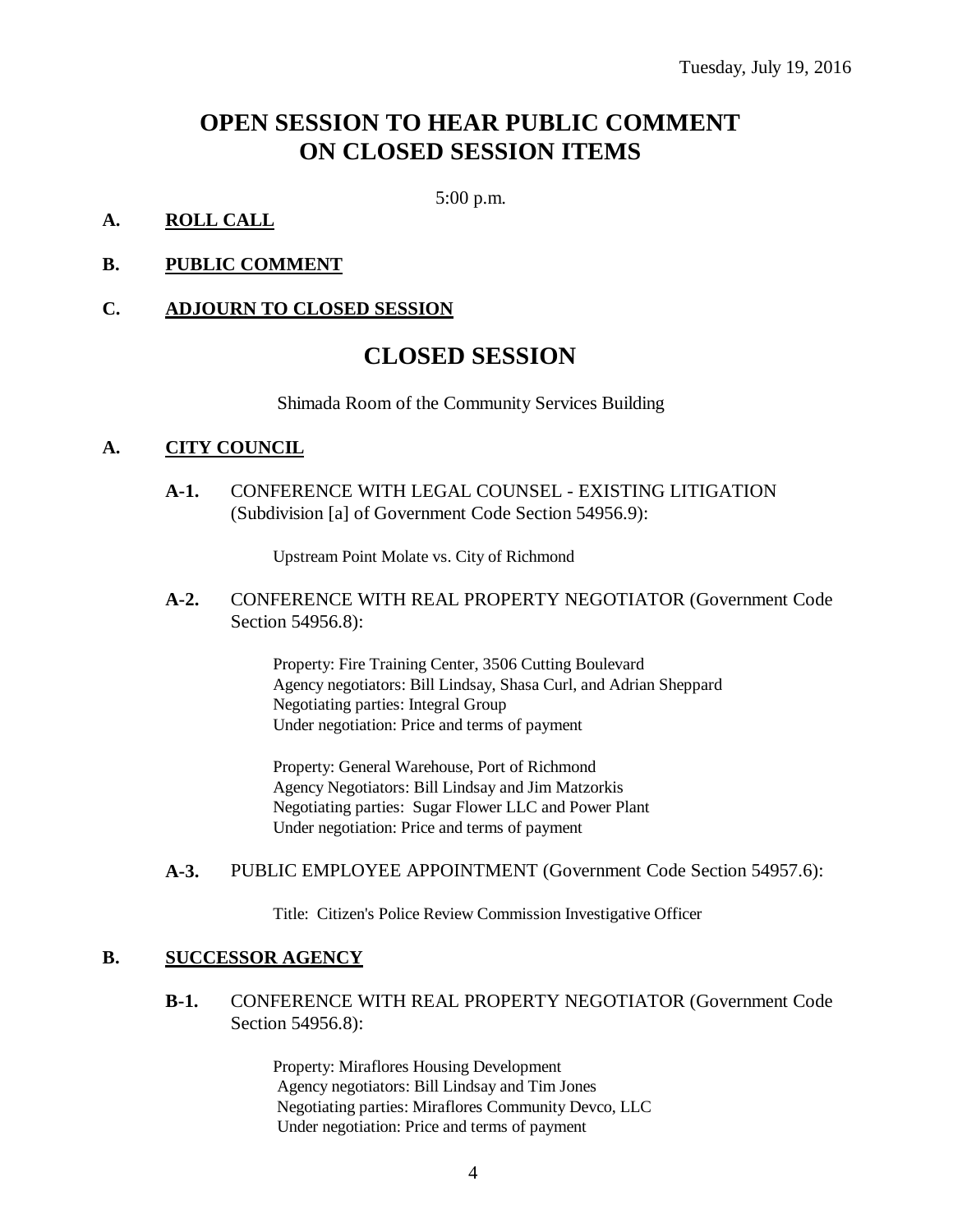## **REGULAR MEETING OF THE SUCCESSOR AGENCY TO THE RICHMOND COMMUNITY REDEVELOPMENT AGENCY AND RICHMOND CITY COUNCIL**

6:30 p.m.

- **A. PLEDGE TO THE FLAG**
- **B. ROLL CALL**
- **C. STATEMENT OF CONFLICT OF INTEREST**
- **D. AGENDA REVIEW**
- **E. REPORT FROM THE CITY ATTORNEY OF FINAL DECISIONS MADE DURING CLOSED SESSION**
- **F. REPORT FROM THE CITY MANAGER**
- **G. OPEN FORUM FOR PUBLIC COMMENT**

#### **H. SUCCESSOR AGENCY TO THE RICHMOND COMMUNITY REDEVELOPMENT AGENCY CONSENT CALENDAR**

**H-1.** ADOPT a resolution authorizing the execution of a Disposition and Development Agreement by and among the Successor Agency to the Richmond Community Redevelopment Agency and Miraflores Community Devco LLC for a mixed market-rate and affordable for sale housing development at the Miraflores site - Successor Agency to the Richmond Community Redevelopment Agency (Tim Jones 621-1310).

#### **I. CITY COUNCIL CONSENT CALENDAR**

- **I-1.** APPROVE a legal services agreement with Colantuono Highsmith for limited, asneeded specialized legal advice regarding taxation and revenue issues, in an amount not to exceed \$15,000, with a term expiration of June 30, 2017 - City Attorney's Office (Bruce Reed Goodmiller 620-6509).
- **I-2.** RECEIVE a report on the Richmond Municipal Sewer District for the month of May 2016 – Water Resource Recovery Department (Ryan Smith 620-5486).
- **I-3.** INTRODUCE an ordinance (first reading) amending Richmond Municipal Code (RMC) Chapter 12.56, Flood Damage Protection, to meet the minimum requirements of the National Flood Insurance Program - Water Resource Recovery Department (Ryan Smith 620-5486).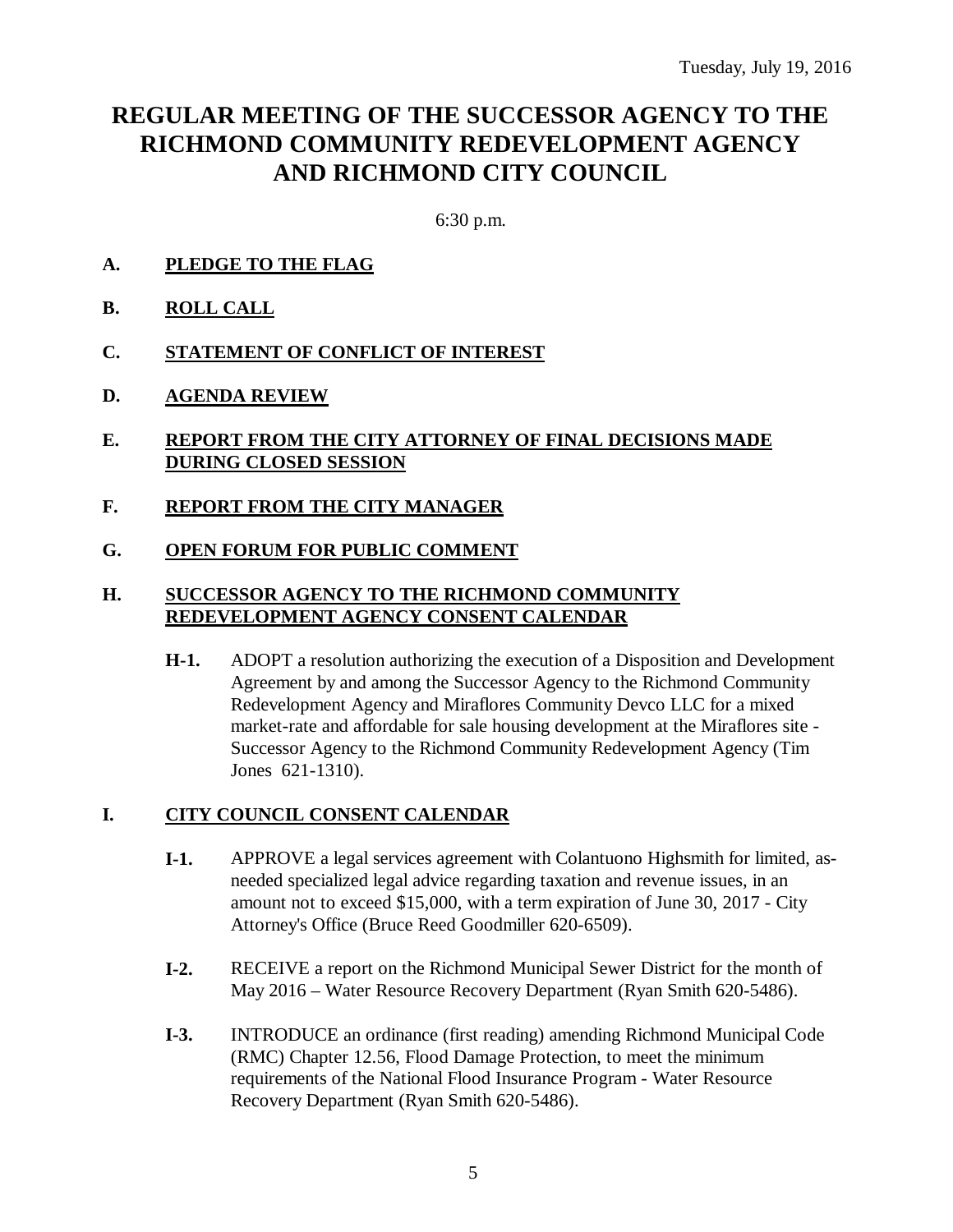- **I-4.** REVIEW and APPROVE the City's Investment and Cash Balance Report for the month of May 2016 - Finance Department (Belinda Warner/Tracey Angelo 620- 6750).
- **I-5.** APPROVE a contract amendment with Lincoln Equipment, dba Lincoln Aquatics, to provide service and deliver pool chemicals to the Richmond Swim Center and the Richmond Plunge in an amount not to exceed \$15,000 for a total contract amount of \$25,000, with a term extending through December 31, 2016 - Department of Infrastructure Maintenance and Operations (Tim Higares 231- 3008).
- **I-6.** APPROVE the sole-source agreement with Priority Dispatch to provide maintenance, support and critical updates to the ProQA and AQUA software applications and card sets used by the Communications Center for 911 medical emergency call-taking, dispatching, and quality assurance, in an amount not to exceed \$22,500 over the three-year contract term from July 1, 2016 through June 30, 2019 - Fire Department (Chief Adrian Sheppard 307-8041).
- **I-7.** APPROVE the sole-source purchase of Globe personal protective equipment for fire personnel through L.N. Curtis & Sons, the exclusive distributor of Globe Manufacturing protective clothing, in an amount not to exceed \$36,000 over a three-year period - Fire Department (Chief Adrian Sheppard 307-8041).
- **I-8.** APPROVE the sole-source purchase of PGI's Premier Wildland Forestry personal protective clothing for fire personnel through L.N. Curtis & Sons in an amount not to exceed \$18,000 over the three-year period - Fire Department (Chief Adrian Sheppard 307-8041).
- **I-9.** ADOPT a resolution approving a three-year amendment/extension to the agreement between the City of Richmond and the Contra Costa County Health Services Division in support of the Fire Department's Emergency Medical Services (EMS) program, and authorizing the City of Richmond to accept and appropriate \$669,066 in Measure H funding from the Contra Costa County Health Services Division over a three-year period from June 30, 2016, to June 30, 2019, in support of this EMS program - Fire Department (Chief Adrian Sheppard 307-8041).
- **I-10.** ADOPT a resolution setting a public hearing on September 13, 2016, regarding the City's intent to grant to SFPP, L.P. a franchise to use or lay and use, oil pipes and appurtenances for the purpose of transmitting and distributing oil and oil products within the City's rights-of-way for a period of 20 years - Engineering and Capital Improvement Projects Department (Yader Bermudez 774-6300).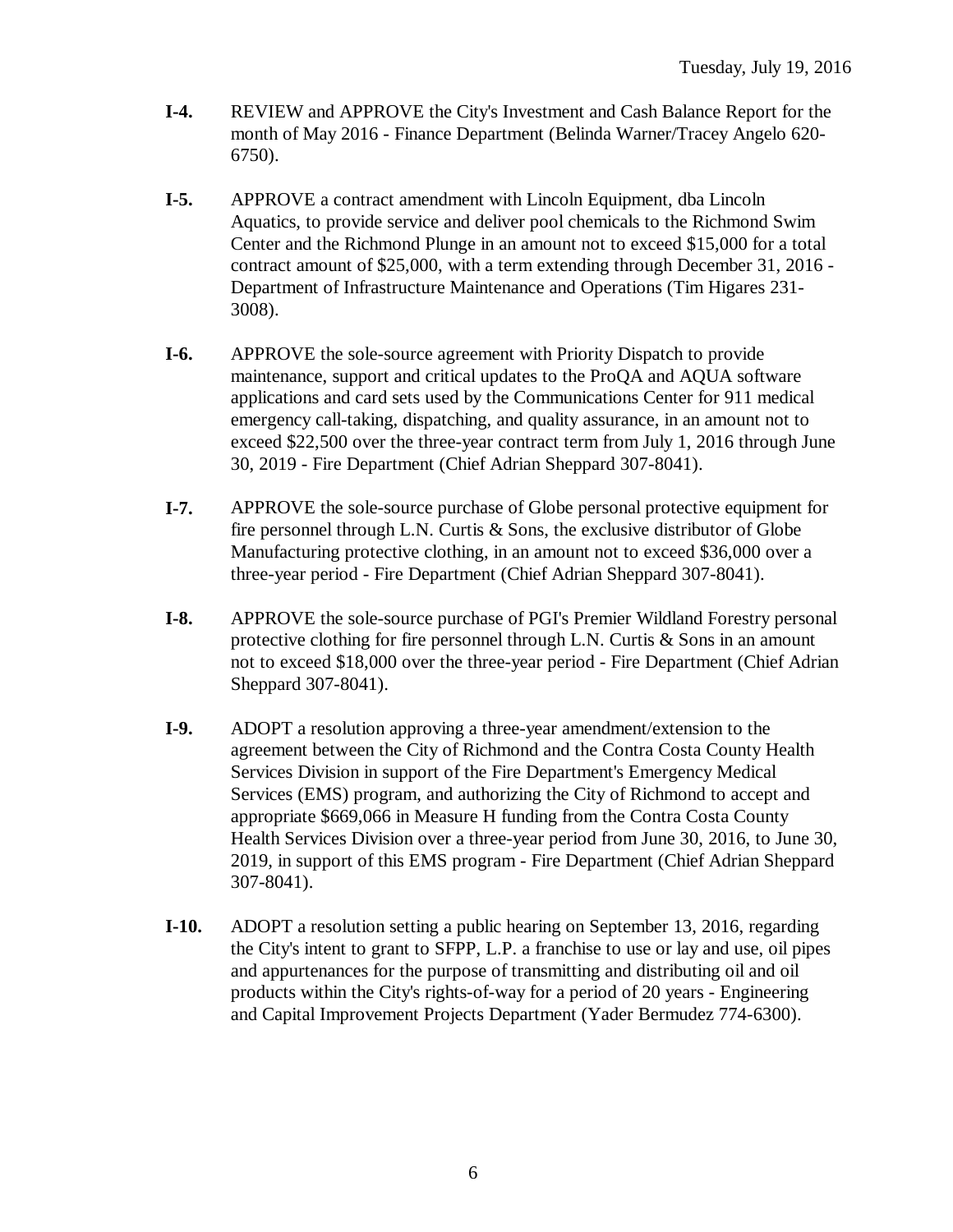- **I-11.** APPROVE the amended 2014/2015 North Richmond Waste and Recovery Mitigation Fee Expenditure Plan, identifying the activities authorized to be funded from the mitigation fee collected at the waste processing facility in North Richmond for the period of July 1, 2014, through June 30, 2015; and APPROVE the 2016/2017 North Richmond Waste and Recovery Mitigation Fee Expenditure Plan, identifying the activities authorized to be funded from the mitigation fee collected at the waste processing facility in North Richmond for the period of July 1, 2016 through June 30, 2017, as recommended by the North Richmond Waste and Recovery Mitigation Fee Joint Expenditure Planning Committee - City Manager's Office (Bill Lindsay/Lori Reese-Brown 620-6512).
- **I-12.** APPROVE Contract Amendment No. 2 with Hadronex, Inc. to provide equipment warranties and ongoing continuous hydrogen sulfide monitoring services within areas around the wastewater treatment facility in an amount not to exceed \$15,252.00, for a total contract amount of \$85,252.00, and for a one-year period ending on June 30, 2017 - Water Resource Recovery Department (Ryan Smith 620-5486).
- **I-13.** APPROVE actions to update the Point Molate Community Advisory Committee: ANNOUNCE the vacancy of Seat #2 previously held by Shana Bagley, term expiration May 30, 2017; and DIRECT the City Clerk to post the vacancy - Office of the Mayor (Mayor Tom Butt 620-6503).
- **I-14.** APPROVE actions to update the Personnel Board: APPOINT Steve Early, seat #4, term expiration June 21, 2021 - Office of the Mayor (Mayor Tom Butt 620- 6503).
- **I-15.** AUTHORIZE the city manager to execute an Indefeasible Right of Use Agreement (IRU) with Internet Archive, allowing Internet Archive exclusive use of four (4) strands of City of Richmond owned fiber optic cable in return for providing free broadband wireless Internet access in select locations within the City for a period of 99 years - Information Technology Department (Sue Hartman 620-6874).
- **I-16.** APPROVE actions to update the Economic Development Commission: APPOINT Louis Wright, seat #6, term expiration March 30, 2019 - Office of the Mayor (Mayor Tom Butt 620-6503).
- **I-17.** ADOPT a resolution adjusting the current fees of the Infrastructure Maintenance and Operations Department's Code Enforcement Division and Planning and Building Services Department's Planning Services Division - Finance Department (Belinda Warner/Antonio Banuelos 620-6741).
- **I-18.** APPROVE actions to update the Human Rights Human Relations Commission: APPOINT Jan Mignone, seat #9, term expiration March 30, 2018 - Office of the Mayor (Mayor Tom Butt 620-6503).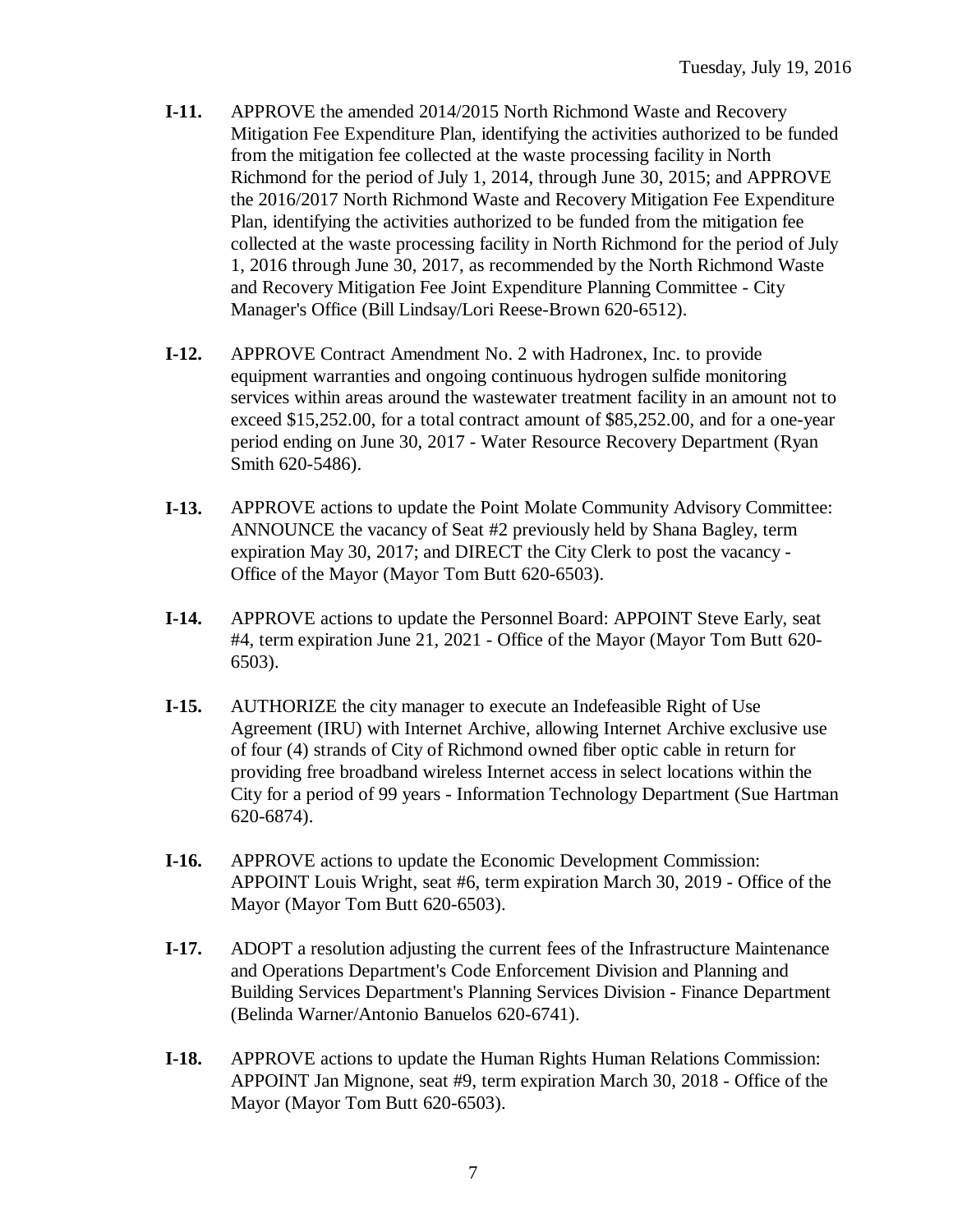- **I-19.** ADOPT an ordinance (second reading) approving a Zoning Amendment to rezone the project site from Coastline Commercial (C-C) to Planned Area (PA) District for the Terminal One Project - Planning and Building Services Department (Richard Mitchell/Lina Velasco 620-6706).
- **I-20.** APPROVE actions to update the Workforce Development Board: APPOINT Jane Fischberg, seat #20, term expiration March 1, 2020 - Office of the Mayor (Mayor Tom Butt 620-6503).
- **I-21.** APPROVE actions to update the Recreation and Parks Commission: APPOINT Payal Patel to fill the unexpired term of Steven Parker who resigned, seat #3, term expiration April 28, 2018 - Office of the Mayor (Mayor Tom Butt 620- 6503).
- **I-22.** APPROVE a recommendation to neither retain the City's appointments and voting membership nor request a non-voting ex-officio seat on the Contra Costa Library Commission - Office of the Mayor (Mayor Tom Butt 620-6503).
- **I-23.** ADOPT a resolution approving the City of Richmond Investment Policy Finance Department (Belinda Warner/Tracey Angelo 620-6750).
- **I-24.** ADOPT a resolution Declaring the Canvass of Returns and Result of the Primary Election held on June 7, 2016 - City Clerk's Office (Pamela Christian 620-6513).
- **I-25.** APPROVE the minutes of the regular City Council meeting held Tuesday, June 21, 2016 - City Clerk's Office (Pamela Christian 620-6513).
- **I-26.** ADOPT a resolution approving a Memorandum of Understanding (MOU) between the Richmond Fire Management Association (RFMA) and the City of Richmond, extending the existing MOU through June 30, 2022. The MOU provides employee cost sharing of OPEB (Other Post-Employment Benefits, i.e. Retiree Medical), and employee cost sharing for active employee medical benefits effective January 1, 2017, with contributions increasing in graduated amounts through July 1, 2019 - Human Resources Management Department (Lisa Stephenson 620-6609).
- **I-27.** APPROVE a sole-source agreement with the Contra Costa County District Attorney's Office for the dedicated services of a deputy district attorney who would be specifically assigned as Richmond's Community Based Prosecutor, at a cost not to exceed \$200,000, from July 1, 2016, through June 30, 2017 - Police Department (Chief Allwyn Brown 621-1802). **This item was continued from the July 5, 2016, meeting.**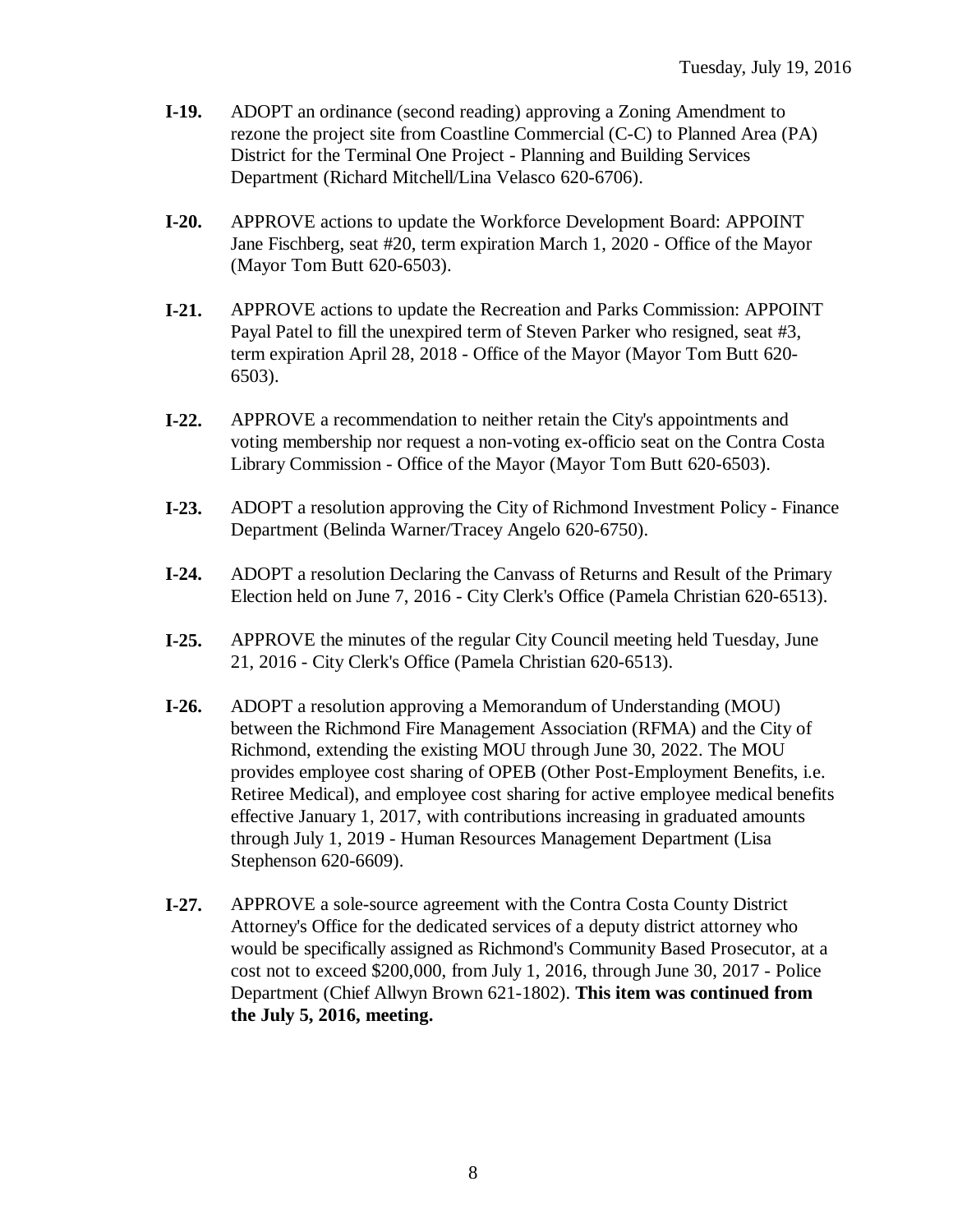**I-28.** APPROVE a fourth amendment to the existing agreement with Cox, Wootton, Lerner, Griffin, & Hansen, LLP for continued legal services regarding maritime law matters, and the matter of Port of Richmond vs. J.E.B.S. & Associates, Inc., legal services to terminate the lease with Oscar Neimeth Tow Company, and legal services regarding maritime law matters with Semi-Truck and Trailer Repair Corp., increasing the contract amount by \$70,000 for a total contract amount not to exceed \$160,000 - Port Department (Jim Matzorkis 215-4600).

### **J. PUBLIC HEARINGS**

- **J-1.** ADOPT a resolution approving a report of sewer service charges for FY 2017/16, and allowing for the sanitary and stormwater fees to be collected on the annual 2016-2017 tax rolls - Water Resource Recovery Department (Ryan Smith 620- 6594).
- **J-2.** ADOPT a resolution authorizing the City of Richmond to levy special assessments against certain properties having unpaid invoices related to administrative citations, nuisance abatement costs and foreclosure ordinance fines pursuant to Richmond Municipal Code Chapters 9.22 and 2.63 - Department of Infrastructure Maintenance and Operations (Tim Higares 620-6508).
- **J-3.** ADOPT a resolution with findings of fact issuing a permit for Indigo Therapeutics to operate as a marijuana manufacturing collective inside JOINN Innovation Park, located at 2600 Hilltop Drive - Police Department (Chief Allwyn Brown 621- 1802).

### **K. RESOLUTIONS**

- **K-1.** ADOPT a resolution in support of Senate Bill 1107, "An act to amend Sections 85300 and 85320 of, and to add Sections 89519.5 and 91004.5 to, the Government Code, relating to the Political Reform Act of 1974" which extends the opportunity for citizen-funded election programs to all local governments in the State of California, including general law cities - Vice Mayor Eduardo Martinez (620-6593). **This item was continued from the July 5, 2016, meeting.**
- **K-2.** RECEIVE the Certificate of Sufficiency of Initiative Petition dated July 12, 2016, indicating that the initiative petition entitled "Richmond Fair Rent, Just Cause for Eviction and Homeowner Protection Ordinance" has a sufficient number of valid signatures to be submitted to the voters at the November 8, 2016, General Election; and ADOPT a resolution submitting the Initiative to the voters at the November 8, 2016, General Election - City Clerk's Office (Pamela Christian 620- 6513).